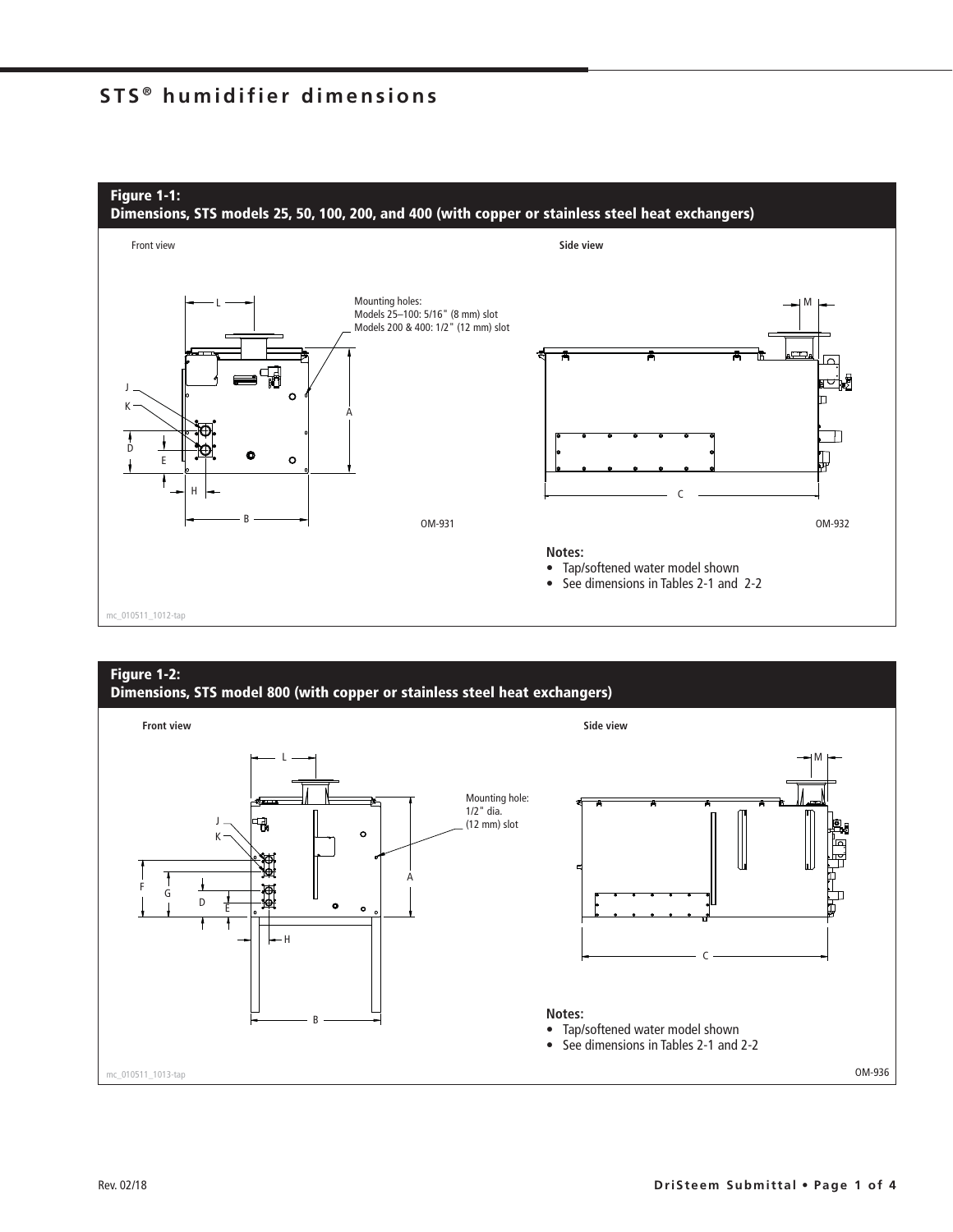# **STS humidifier dimensions**

### **Table 2-1: Dimensions, STS with copper heat exchangers**

|   |                                                                                             |                       | STS model*  |                                 |             |                                 |             |                                 |             |                                 |             |  |  |  |
|---|---------------------------------------------------------------------------------------------|-----------------------|-------------|---------------------------------|-------------|---------------------------------|-------------|---------------------------------|-------------|---------------------------------|-------------|--|--|--|
|   | <b>Description</b><br>See drawings in Figures 1-1 and 1-2                                   | 25C                   |             | 50C                             |             | 100C                            |             | 400C                            |             | 800C                            |             |  |  |  |
|   |                                                                                             | inches                | mm          | inches                          | mm          | inches                          | mm          | inches                          | mm          | inches                          | mm          |  |  |  |
| Α | Height**                                                                                    | 19.50                 | 495         | 19.50                           | 495         | 19.50                           | 495         | 19.50                           | 495         | 29.75                           | 756         |  |  |  |
| B | Width                                                                                       | 14.75                 | 375         | 14.75                           | 375         | 19.25                           | 489         | 30.25                           | 768         | 30.25                           | 768         |  |  |  |
| C | Length                                                                                      | 23.65                 | 600         | 39.65                           | 1007        | 39.65                           | 1007        | 55.15                           | 1401        | 55.15                           | 1401        |  |  |  |
| D | Bottom to supply inlet of first heat exchanger                                              | 6.63                  | 168         | 6.63                            | 168         | 6.63                            | 168         | 6.63                            | 168         | 6.63                            | 168         |  |  |  |
| E | Bottom to return outlet of first heat exchanger                                             | 3.63                  | 92          | 3.63                            | 92          | 3.63                            | 92          | 3.63                            | 92          | 3.63                            | 92          |  |  |  |
| F | Bottom to supply inlet of second heat exchanger                                             | -                     | –           | --                              | –           |                                 | --          | –                               | —           | 14.28                           | 363         |  |  |  |
| G | Bottom to return outlet of second heat exchanger                                            |                       |             |                                 | —           |                                 |             |                                 | —           | 11.24                           | 285         |  |  |  |
| Н | Side to heat exchanger                                                                      | 3.25                  | 83          | 3.25                            | 83          | 3.25                            | 83          | 3.25                            | 83          | 3.25                            | 83          |  |  |  |
|   | Pressurized steam supply inlet                                                              | $3/4"$ pipe<br>thread | <b>DN20</b> | $1\frac{1}{4}$ " pipe<br>thread | <b>DN32</b> | $1\frac{1}{4}$ " pipe<br>thread | <b>DN32</b> | $1\frac{1}{2}$ " pipe<br>thread | <b>DN40</b> | $1\frac{1}{2}$ " pipe<br>thread | <b>DN40</b> |  |  |  |
| K | Pressurized steam return outlet                                                             | 3/4" pipe<br>thread   | <b>DN20</b> | $3/4"$ pipe<br>thread           | <b>DN20</b> | $1\frac{1}{4}$ " pipe<br>thread | <b>DN32</b> | $1\frac{1}{4}$ " pipe<br>thread | <b>DN32</b> | $1\frac{1}{4}$ " pipe<br>thread | <b>DN32</b> |  |  |  |
|   | Side to steam outlet                                                                        | 6.25                  | 159         | 8.63                            | 219         | 9.63                            | 245         | 13.00                           | 330         | 13.00                           | 330         |  |  |  |
| M | Front to steam outlet                                                                       | 2.50                  | 64          | 2.25                            | 57          | 2.75                            | 70          | 3.75                            | 95          | 3.75                            | 95          |  |  |  |
|   | * C, S, and SNC in model numbers are explained in "Heat exchangers and water types" Page 3. |                       |             |                                 |             |                                 |             |                                 |             |                                 |             |  |  |  |

\*\* Add 23.5" (597 mm) to overall height when STS is mounted on four support legs. Add 22.5" (572 mm) to overall height when STS is mounted on two H-legs.

mc\_010511\_1010

#### **Table 2-2: Dimensions, STS with stainless steel heat exchangers**

|   | <b>Description</b>                                  | STS model*            |             |                     |             |                     |             |                                 |             |                                 |             |                                 |             |
|---|-----------------------------------------------------|-----------------------|-------------|---------------------|-------------|---------------------|-------------|---------------------------------|-------------|---------------------------------|-------------|---------------------------------|-------------|
|   | See drawings in                                     | <b>25S</b>            |             | <b>50S</b>          |             | <b>100S</b>         |             | 200S                            |             | <b>400SNC</b>                   |             | <b>800SNC</b>                   |             |
|   | Figures 1-1 and 1-2                                 | inches                | mm          | inches              | mm          | inches              | mm          | inches                          | mm          | inches                          | mm          | inches                          | mm          |
| A | Height**                                            | 19.50                 | 495         | 19.50               | 495         | 19.50               | 495         | 19.50                           | 495         | 19.50                           | 495         | 29.75                           | 756         |
| B | Width                                               | 14.75                 | 375         | 14.75               | 375         | 19.25               | 489         | 30.25                           | 768         | 30.25                           | 768         | 30.25                           | 768         |
| C | Length                                              | 23.65                 | 600         | 39.65               | 1007        | 39.65               | 1007        | 55.15                           | 1401        | 55.15                           | 1401        | 55.15                           | 1401        |
| D | Bottom to supply inlet of first heat<br>exchanger   | 6.85                  | 174         | 6.85                | 174         | 6.85                | 174         | 6.85                            | 174         | 6.85                            | 174         | 6.85                            | 174         |
| E | Bottom to return outlet of first heat<br>exchanger  | 3.35                  | 85          | 3.35                | 85          | 3.35                | 85          | 3.35                            | 85          | 3.35                            | 85          | 3.35                            | 85          |
| F | Bottom to supply inlet of second heat<br>exchanger  | –                     |             |                     |             |                     |             |                                 |             |                                 |             | 14.5                            | 368         |
| G | Bottom to return outlet of second heat<br>exchanger |                       |             |                     |             |                     |             |                                 |             |                                 |             | 11.0                            | 279         |
| H | Side to heat exchanger                              | 3.25                  | 83          | 3.25                | 83          | 3.25                | 83          | 3.25                            | 83          | 3.25                            | 83          | 3.25                            | 83          |
|   | Pressurized steam supply inlet                      | $3/4"$ pipe<br>thread | <b>DN20</b> | 1" pipe<br>thread   | <b>DN25</b> | 1" pipe<br>thread   | <b>DN25</b> | $1\frac{1}{2}$ " pipe<br>thread | <b>DN40</b> | $1\frac{1}{2}$ " pipe<br>thread | <b>DN40</b> | $1\frac{1}{2}$ " pipe<br>thread | <b>DN40</b> |
| K | Pressurized steam return outlet                     | $3/4"$ pipe<br>thread | <b>DN20</b> | 3/4" pipe<br>thread | <b>DN20</b> | 3/4" pipe<br>thread | <b>DN20</b> | $3/4"$ pipe<br>thread           | <b>DN20</b> | $3/4"$ pipe<br>thread           | <b>DN20</b> | 3/4" pipe<br>thread             | <b>DN20</b> |
|   | Side to steam outlet                                | 6.25                  | 159         | 8.63                | 219         | 9.63                | 245         | 13.00                           | 330         | 13.00                           | 330         | 13.00                           | 330         |
| M | Front to steam outlet                               | 2.50                  | 64          | 2.25                | 57          | 2.75                | 70          | 3.75                            | 95          | 3.75                            | 95          | 3.75                            | 95          |
|   |                                                     |                       |             |                     |             |                     |             |                                 |             |                                 |             |                                 |             |

\* **C**, **S**, and **SNC** in model numbers are explained in "Heat exchangers and water types" on Page 3.

\*\* Add 23.5" (597 mm) to overall height when STS is mounted on four support legs. Add 22.5" (572 mm) to overall height when STS is mounted on two H-legs.

mc\_010511\_1011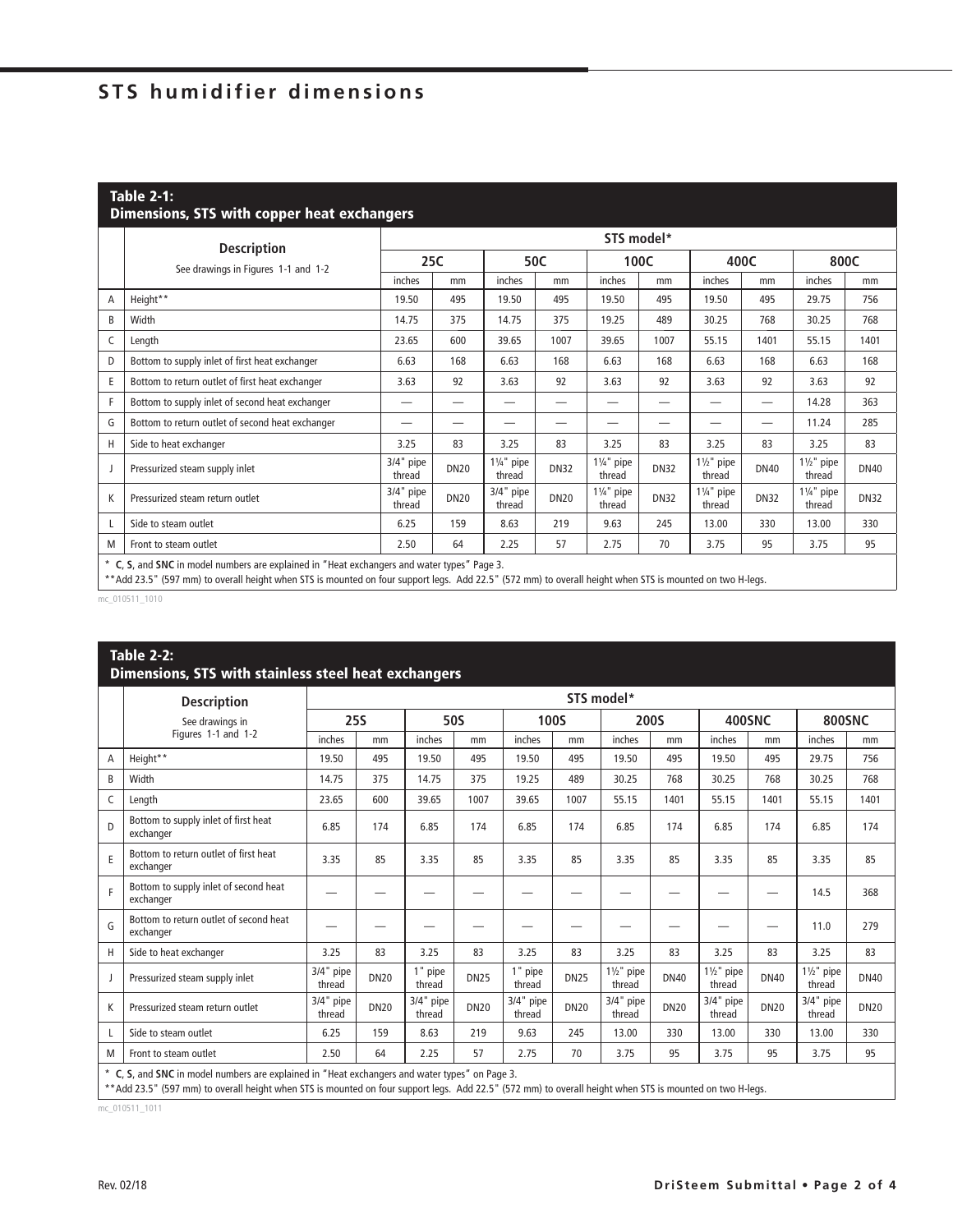## **STS humidifier capacities**

| <b>Table 3-1:</b><br>Output capacities for STS models with copper heat exchangers |                 |        |        |        |        |        |        |         |  |  |  |  |
|-----------------------------------------------------------------------------------|-----------------|--------|--------|--------|--------|--------|--------|---------|--|--|--|--|
|                                                                                   | Steam pressure* |        |        |        |        |        |        |         |  |  |  |  |
| STS model                                                                         | 5 psi           | 34 kPa | 10 psi | 69 kPa | 13 psi | 90 kPa | 15 psi | 103 kPa |  |  |  |  |
|                                                                                   | lbs/hr          | kg/h   | lbs/hr | kg/h   | lbs/hr | kg/h   | lbs/hr | kg/h    |  |  |  |  |
| 25C                                                                               | 20              | 9      | 70     | 32     | 100    | 45     | 120    | 54      |  |  |  |  |
| 50C                                                                               | 50              | 23     | 150    | 68     | 200    | 91     | 240    | 109     |  |  |  |  |
| 100C                                                                              | 100             | 45     | 300    | 136    | 400    | 181    | 480    | 218     |  |  |  |  |
| 400C                                                                              | 300             | 136    | 580    | 263    | 720    | 327    | 790    | 358     |  |  |  |  |
| 800C                                                                              | 650             | 295    | 1275   | 578    | 1500   | 680    | 1600   | 726     |  |  |  |  |
| Steam pressure at connection to STS steam valve (valve provided by DriSteem)      |                 |        |        |        |        |        |        |         |  |  |  |  |

L

mc\_010411\_1645

#### **Table 3-2:**

#### **Output capacities for STS models with stainless steel heat exchangers**

|               | Steam pressure* |        |        |        |        |        |        |         |  |  |  |  |
|---------------|-----------------|--------|--------|--------|--------|--------|--------|---------|--|--|--|--|
| STS model     | 5 psi           | 34 kPa | 10 psi | 69 kPa | 13 psi | 90 kPa | 15 psi | 103 kPa |  |  |  |  |
|               | lbs/hr          | kg/h   | lbs/hr | kg/h   | lbs/hr | kg/h   | lbs/hr | kg/h    |  |  |  |  |
| <b>25S</b>    | 10              |        | 25     | 11     | 30     | 14     | 35     | 16      |  |  |  |  |
| 50S           | 30              | 14     | 55     | 25     | 75     | 34     | 80     | 36      |  |  |  |  |
| <b>100S</b>   | 60              | 27     | 110    | 50     | 140    | 64     | 150    | 68      |  |  |  |  |
| <b>200S</b>   | 150             | 68     | 290    | 132    | 360    | 163    | 390    | 177     |  |  |  |  |
| 400SNC        | 170             | 77     | 392    | 178    | 552    | 250    | 637    | 289     |  |  |  |  |
| <b>800SNC</b> | 212             | 96     | 825    | 374    | 1095   | 497    | 1223   | 555     |  |  |  |  |

\* Steam pressure at connection to STS steam valve (valve provided by DriSteem)

mc\_010411\_1646

| <b>Table 3-3:</b><br><b>STS weights</b>                                                   |            |                 |                   |     |  |  |  |  |  |
|-------------------------------------------------------------------------------------------|------------|-----------------|-------------------|-----|--|--|--|--|--|
|                                                                                           |            | Shipping weight | Operating weight* |     |  |  |  |  |  |
| <b>STS model</b>                                                                          | <b>lbs</b> | kg              | <b>Ibs</b>        | kg  |  |  |  |  |  |
| 25                                                                                        | 95         | 43              | 175               | 79  |  |  |  |  |  |
| 50                                                                                        | 125        | 57              | 336               | 152 |  |  |  |  |  |
| 100                                                                                       | 139        | 63              | 350               | 159 |  |  |  |  |  |
| 200                                                                                       | 245        | 111             | 850               | 386 |  |  |  |  |  |
| 400                                                                                       | 320        | 145             | 950               | 431 |  |  |  |  |  |
| 800                                                                                       | 410        | 186             | 1450              | 658 |  |  |  |  |  |
| Operating weight does not include weight of interconnecting piping provided by installer. |            |                 |                   |     |  |  |  |  |  |

mc\_010411\_1647

#### **Heat exchangers and water types**

#### **For use with tap/softened or DI/RO water:**

- STS models ending in **C** (copper heat exchangers with a nickel coating)
- STS models ending in **S** (stainless steel heat exchangers with a Teflon coating)

#### **For use with DI/RO water option only:**

• STS models ending in **SNC** (stainless steel heat exchangers with no coating)